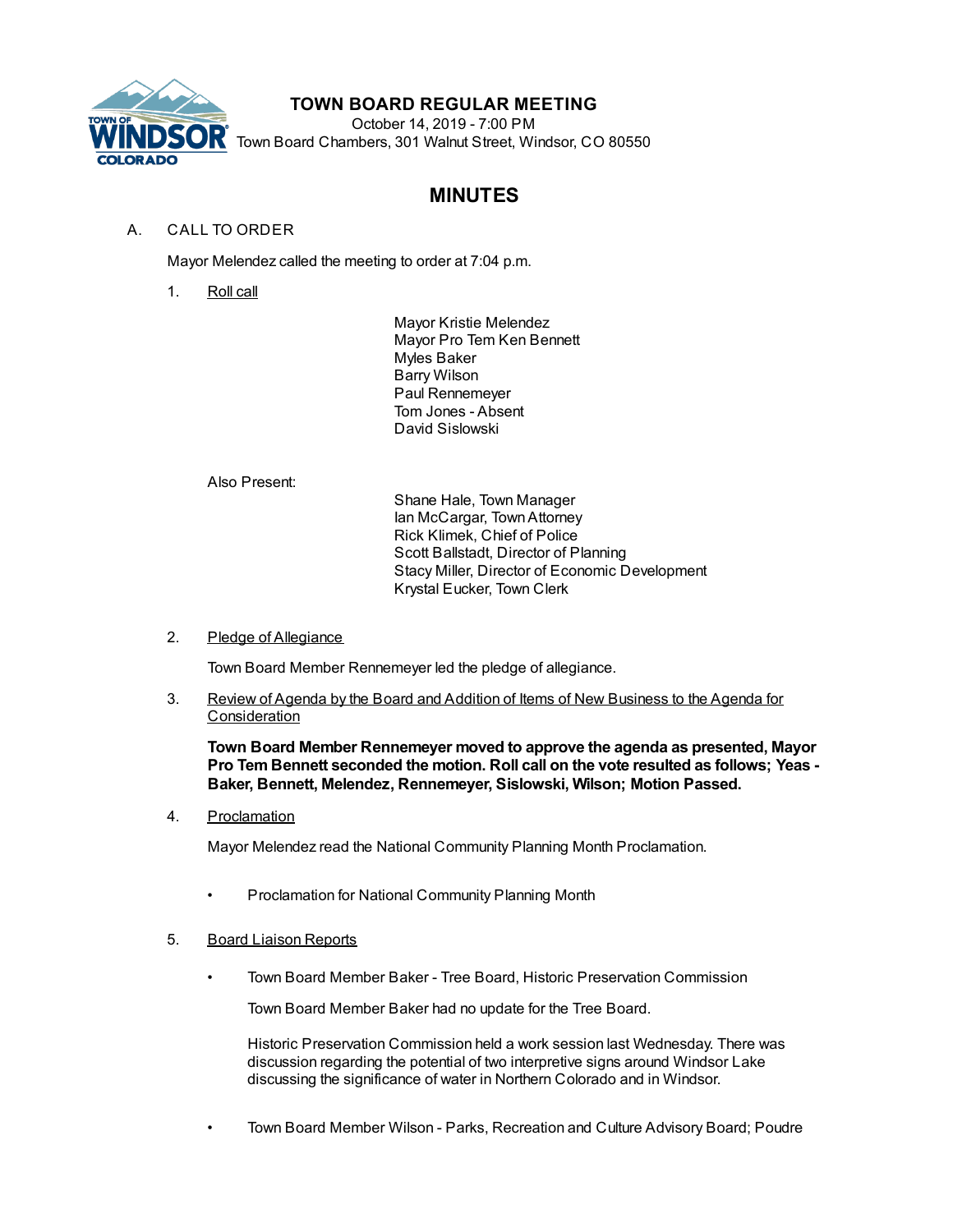River Trail Corridor

Town Board Member Wilson reported the Poudre River Trail Corridor GoCo grant with Windsor, Larimer County, Timnath, and Fort Collins to connect Windsor and Ft. Collins has been well-publicized and big news.

The Parks, Recreation and Culture department is currently working on winterizing parks facilities.

The PRECaB meeting brought forth some interesting facts:

- The CRC through September has greeted more than 298K people thus far this year.
- September brought in 26,522 visits which averages about 915 visits per day.
- Membership inAugust had gained 343 new members
- In September, Silver Sneakers alone accounted for 2,248 of the visits
- $\bullet$  Pickle ball is gaining popularity: CRC had 2,100 players in 2018. In 2019, that numbers has risen to 2,903 players through August alone of 2019.
- Mayor Pro Tem Bennett Water and Sewer Board

Mayor Pro Tem Bennett reported that the Water and Sewer Board met on October 9, 2019. The Board reviewed the data regarding raw water dedication and made recommendations to the Board.

• Town Board Member Rennemeyer - Chamber of Commerce

Town Board Member Rennemeyer had no report regarding the Chamber of Commerce.

Mr. Rennemeyer attended the Library Board meeting on behalf of Mr. Sislowski. Some of the highlights from the meeting:

- The Board unanimously approved to go Fine Free, which means there will no longer be fines for items returned late to the library. They are following the trend of a lot of libraries that are going in that direction. Decision made as of October 1, 2019.
- An alarming statistic shared is the number of patrons served is lower than in previous years.
- The Book Mobile patron usage is up from last year. However, the overall trend has gone down over a 5-year period. Steadily has gone down.
- Program attendance is down
- Circulation is hovering

Trends are not looking positive, which is probably what led to the Strategic Planning session that took place on Saturday. Mr. Sislowski will report on that meeting.

Mr. Sislowski did mention the decline in the Book Mobile patronage may have been impacted due to the duration of time both this year and last year that it was in the garage being serviced for A/C issues.

• Town Board Member Jones - Windsor Housing Authority; Great Western Trail Authority

Town Board Member Jones; absent - no report.

• Town Board Member Sislowski - Clearview Library Board; Planning Commission

Town Board Member Sislowski reported a meeting of the Library strategic planning advisory group took place on Saturday, October 12, 2019. That group being charged with developing a long- term strategic plan and vision for the Library operating within their existing Mission statement.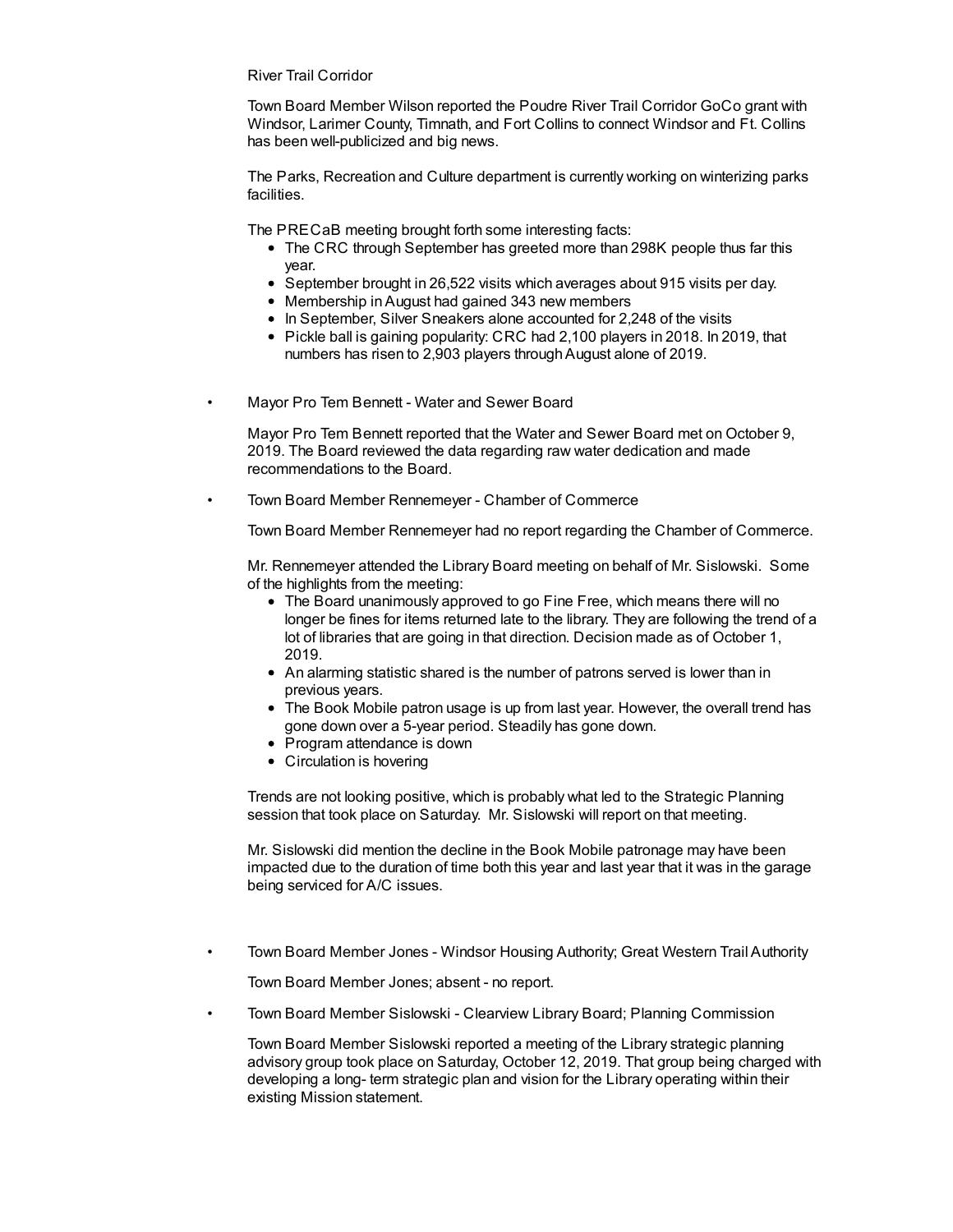There will be two more meetings to held in mid-November. The Advisory Group will be presenting to the Library Board its recommendations. The Board will then consider those recommendations for adoption in late November.

Mayor Melendez mentioned that the Library will plan a community engagement outreach once the strategic plan is approved by the Advisory Board. This will be a time for feedback, to voice concerns, and to see the course of the plan before the final strategic plan is adopted.

Mr. Sislowski also stated that this Saturday, October 19th, there will be all -day interviews with the Interview Group for two term-limited Advisory Board positions that are opening up at the end of the year. He, as part of the Interview Group, will be interviewing seven candidates to fill those two positions.

• Mayor Melendez - Downtown Development Authority; North Front Range/MPO

Mayor Melendez reported the DDA meeting is scheduled for Wednesday, October, 16th at 7:30 p.m. Nothing to report until after that meeting.

North Front Range MPO met on October 3rd in Loveland. Highlights from that meeting: 1. Received a report from VanGo fair. The VanGo pool program is barely breaking even. MPO expects insurance premiums to go up due to large amount of hail damage across the state and the turn over in new fleet vehicles. There has been no cost of living increase and fares have not increased since 2016. Because of this, there is a recommended 2% fare increase expected to take place January 1, 2020, which is about an average of \$4/ month in ridership. Not a significant change. Will be more diligent in future years to track cost vs. revenue, so they can plan for a more gradual increase as needed.

- 2. Mobility report:
	- The Bustang to Bronco's will return this season. Cost is \$30 round trip.
	- Snowstang expanding to include A-Basin and the Loveland ski area, as well as the Eldora ski area. The cost \$25 rt.
- 3. The 2045 Regional Transportation Plan has been approved.

4. A summary of the 2019 Public Outreach has been completed. Huge increase in community interactions. Proudly, Windsor had the largest number of interactions of any community at nearly 800 interactions from the Harvest Fest. CDOT is planning a 10-year pipeline of projects. Our list of transportation priorities was given to TAC who is currently going through our list. In November's meeting, they will then give us a 10-year pipeline of projects ready to go when money is available.

### 6. Public Invited to be Heard

Mayor Melendez opened the meeting up for public comment to which there was none.

### B. CONSENT CALENDAR

- 1. Minutes of the September 23, 2019 Regular Meeting K. Eucker
- 2. Resolution No. 2019-65 A ResolutionAffirming the Reappointment of Bill Hertneky to the Poudre River Trail Corridor Authority Board of Directors - Ian D. McCargar, TownAttorney
- 3. Resolution No. 2019-66 A Resolution Changing the Street Name of Weld County Road 13 and Larimer County Road 1 to Colorado Boulevard in the Town of Windsor, Colorado - Scott Ballstadt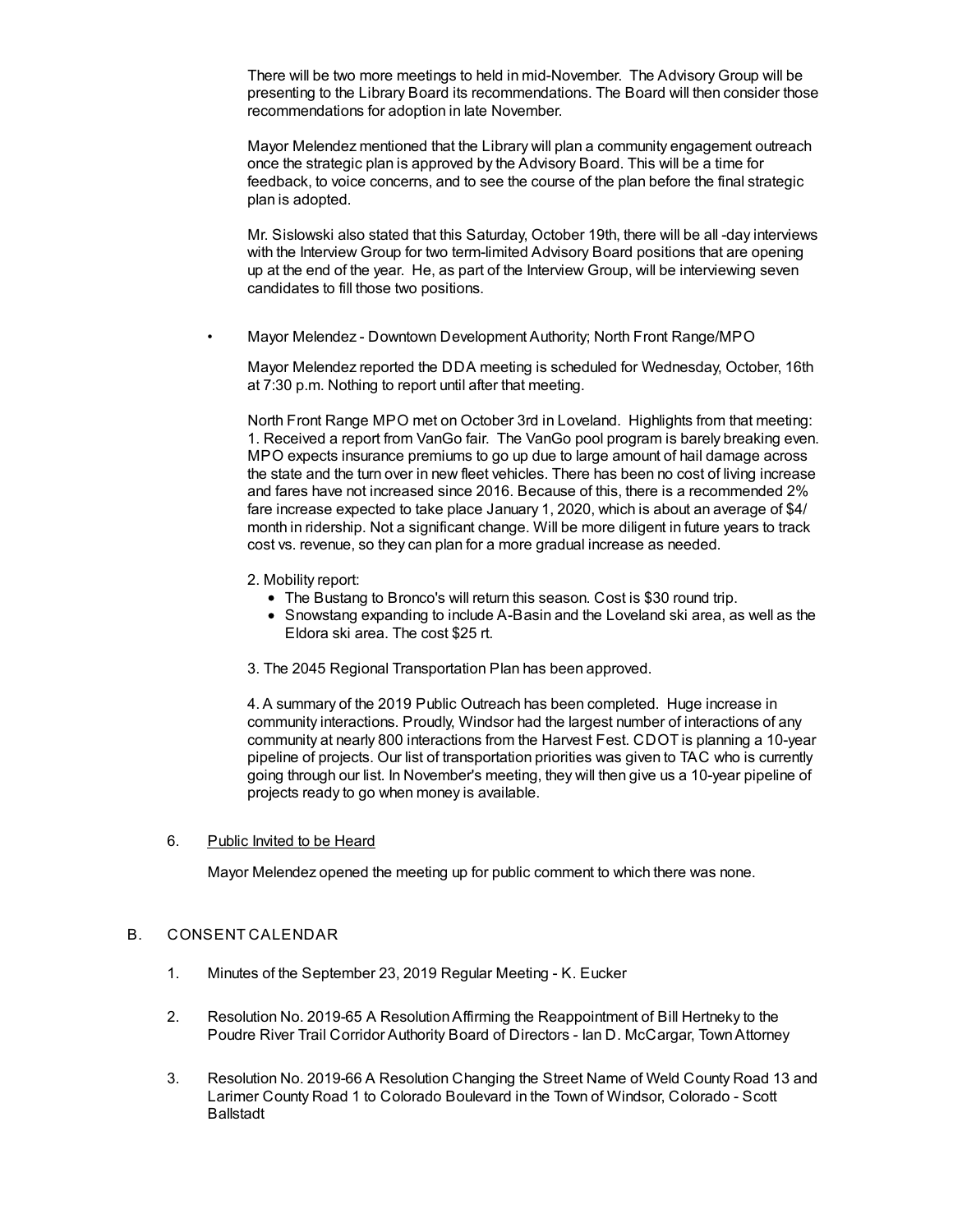- 4. EarthX Lithium Batteries Incentive Agreement Extension J. Young
- 5. Advisory Board Appointments K. Eucker
- 6. Report of Bills September 2019 D. Moyer

**Town Board Member Rennemeyer moved to approve the consent calendar as presented, Town Board Member Baker seconded the motion. Roll call on the vote resulted as follows; Yeas - Baker, Bennett, Melendez, Rennemeyer, Sislowski, Wilson; Motion Passed.**

#### C. BOARD ACTION

1. Ordinance No. 2019-1595 - An Ordinance Amending Chapter 2 and Chapter 16 of the Windsor Municipal Code with Respect to the Removal of Members of Certain Boards and Commissions Serving the Town of Windsor

Per Mr. McCargar, in a recent amendment to the Code, inconsistent and redundant language was discovered regarding the removal of advisory board members. This Ordinance eliminates the the inconsistency and redundancy, so that all advisory board members are treated in like fashion in the event of removal.

The Ordinance before you is a corrected version from that presented on September 23, action on which was postponed to October 14 to allow for the correction.

**Town Board Member Rennemeyer moved to to approve Ordinance No. 2019-1595, Town Board Member Wilson seconded the motion. Roll call on the vote resulted as follows; Yeas - Baker, Bennett, Melendez, Rennemeyer, Sislowski, Wilson; Motion Passed.**

2. Public Hearing - Final Major Subdivision - Great Western Industrial Park Subdivision 11th Filing - Dean Brown, owner/applicant, and Mark Cevaal, Redland, applicant's representative

**Town Board Member Rennemeyer moved to open the public hearing, Mayor Pro Tem Bennett seconded the motion. Roll call on the vote resulted as follows; Yeas - Baker, Bennett, Melendez, Rennemeyer, Sislowski, Wilson; Motion Passed.**

Per Ms. Malone, the applicant, has submitted a major subdivision, known as Great Western Industrial Park Subdivision 11th Filing. The proposal is the replat of Great Western Industrial Park 7th Filing, Lot 3 and Lot A of Recorded Exemption No. 0808-26-4-RE455. The site is located directly west of WCR 23 and east of Great Western Drive; ¼ mile south of Eastman Park Drive/WCR 64 ¾, and directly south of the Whitney Ditch.

The subject subdivision encompasses approximately 37.15 acres and is zoned Heavy Industrial (I-H). The proposal replats an existing subdivision filing in Great Western Industrial Park and a recorded exemption to create three industrial lots and additional right-of-way for WCR 23. The site is entirely surrounded by I-H zoning within the Great Western Industrial Park Subdivision. The subdivision includes a non-potable water system with water line, pond, and irrigation pump station. The major subdivision application combined the preliminary and final subdivision requests. The preliminary subdivision was approved by the Planning Commission on October 2, 2019, along with a recommendation of approval forwarded to the Town for the final subdivision.

Final Plat characteristics (please see project presentation for plat):

- 37.15 acres
- Heavy Industrial zone (I-H)
- Three industrial lots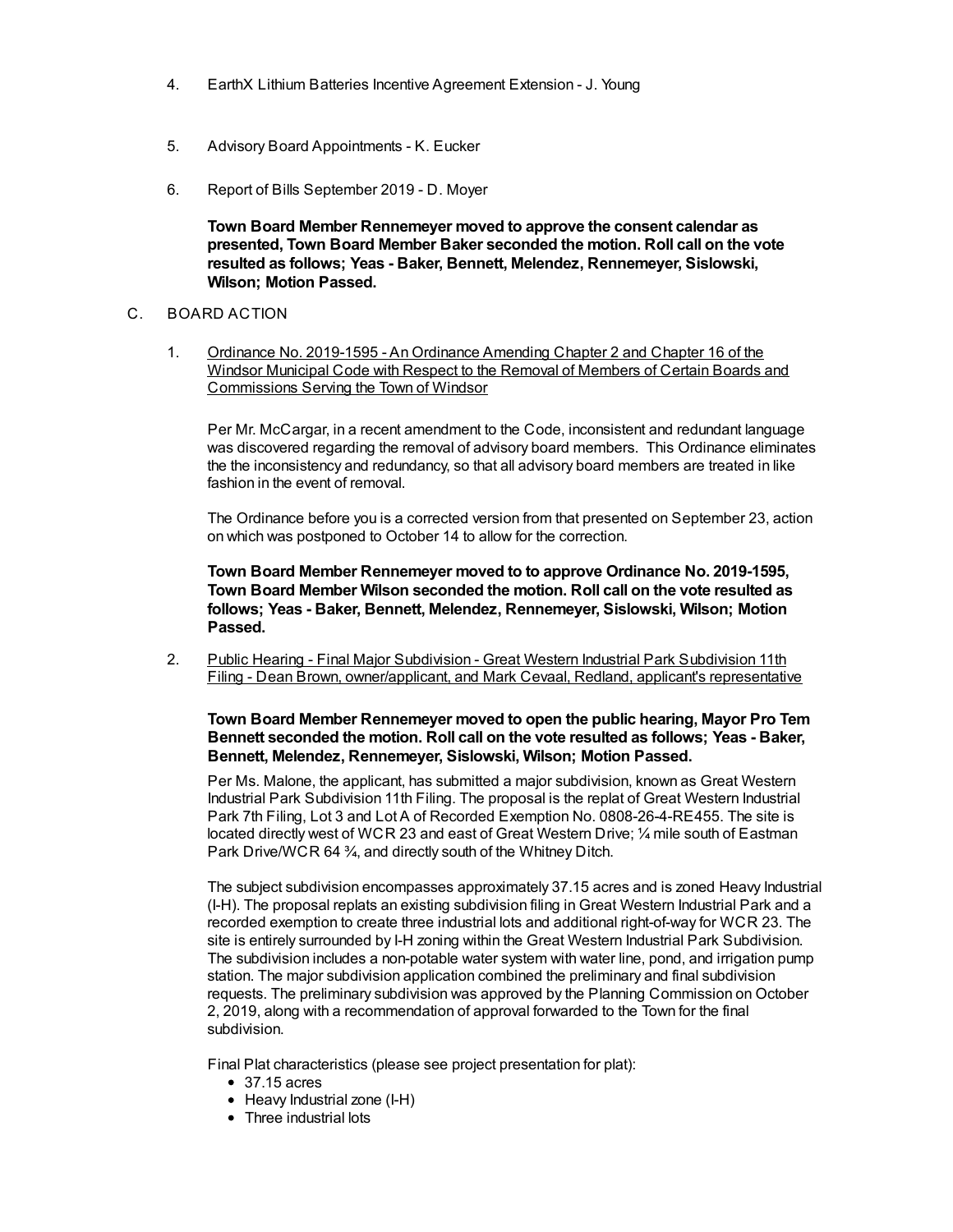- $\circ$  Lot 1 16.145 acres
- $\circ$  Lot 2 1.646 acres
- $\circ$  Lot 3 18.625 acres
- Dedication of .606 acres of right-of-way

The applicant held a neighborhood meeting on July 9, 2019. There were three neighbors in attendance, all with general questions about the project and no concerns regarding the subject proposal.

The application is consistent with the Comprehensive Plan as well as the Strategic Plan.

Notifications: A neighborhood meeting was held on July 9, 2019. Notifications for this meeting were as follows:

- $\bullet$  June 28, 2019 display ad published in the newspaper
- June 27, 2019 affidavit of mailing to property owners within 300 feet

Notice of public hearings scheduled before Planning Commission (10/2/19) and Town Board (10/14/19) were published in the newspaper, posted on the website and Town Hall bulletin board, and a sign was posted on the property in accordance with the Municipal Code. Notice of these public hearings was also mailed to property owners within 300 feet. Notifications for this meeting were as follows:

- September 20, 2019 display ad published in the newspaper
- September 19, 2019 affidavit of mailing to adjacent property owners
- September 16, 2019 notice posted on the property

Recommendation: At their October 2, 2019 meeting, the Planning Commission forwarded to the Town Board a recommendation of approval of the final major subdivision as presented, subject to all remaining Planning Commission and staff comments being addressed.

Staff requests the following be entered into the record:

- Resolution
- Application and supplemental material
- Staff memorandum and supporting document
- Testimony presented during presented during the public hearing
- Recommendation

Ms. Melendez inquired if there was any comments from Weld County for the IGA regarding the unincorporated Weld County area.

Ms. Malone stated there were no conflicts with the request.

Applicant had nothing further to add.

## **Town Board Member Rennemeyer moved to close the public hearing, Mayor Pro Tem Bennett seconded the motion. Roll call on the vote resulted as follows; Yeas - Baker, Bennett, Melendez, Rennemeyer, Sislowski, Wilson; Motion Passed.**

3. Resolution 2019-67 - A Resolution Approving the Final Major Subdivision - Great Western Industrial Park Subdivision 11th Filing - Dean Brown, owner/applicant, and Mark Cevaal, Redland, applicant's representative

Ms. Malone had nothing further to add.

**Town Board Member Wilson moved to to approve Resolution No. 2019-67, Town Board Member Baker seconded the motion. Roll call on the vote resulted as follows; Yeas - Baker, Bennett, Melendez, Rennemeyer, Sislowski, Wilson; Motion Passed.**

4. Resolution 2019-68 - A ResolutionApproving and Adopting the Intergovernmental Agreement for the Operation of the Poudre Express Transit Service Project by, between and among the City of Fort Collins, the Town of Windsor, and City of Greeley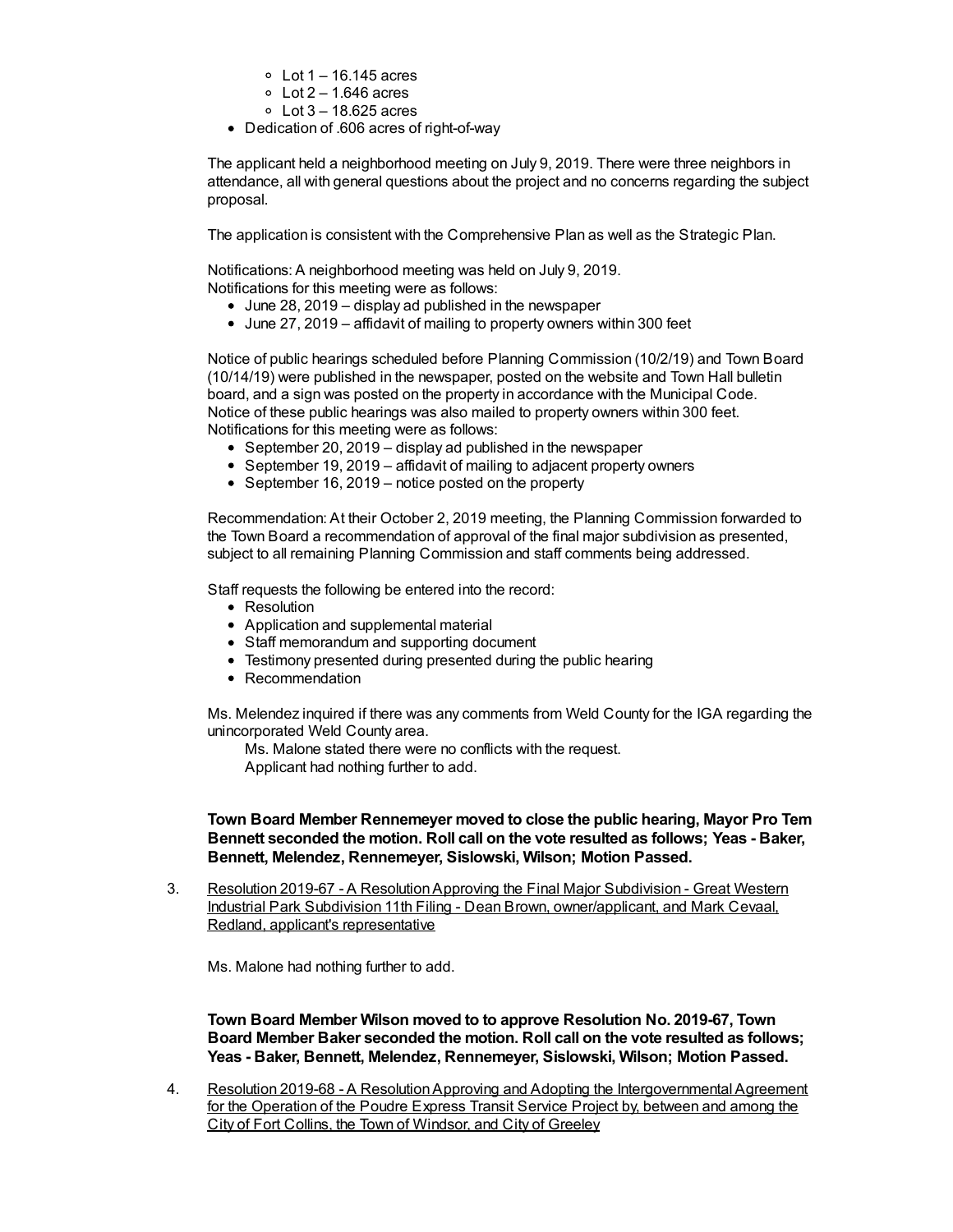Per Ms. Malone, at the February 5, 2018 work session, the Town Board received a presentation regarding the Northern Colorado Regional Route Study, led by the City of Greeley and Greeley-Evans Transit (GET), along with Willow Jones, the City of Greeley Deputy Public Works Director and Darin Davis, Transit Manager from GET, who were among the most involved in spearheading this effort for the past several years since 2018.

In cooperation with other participating organizations, the study focused on a bus route between the University of Northern Colorado (UNC) and Colorado State University (CSU). The study illustrated demand for ridership within areas of Windsor; and therefore, three transit stops have been planned along the route through Windsor at this time. A fourth location in the area of Larimer County Road 5 and State Highway 392 was identified in the study; however, would need to be considered in the future once infrastructure is in place.

At the July 22, 2019 work session, the Town Board received a presentation from the City of Greeley/GET regarding the anticipated annual funding request for Windsor's contribution toward the route, beginning next year, of \$115,000. At this same work session, there was a separate discussion regarding the planned level of bus stop infrastructure, maintenance, CIP budget impacts, and preliminary cost estimates. The annual cost of participation toward the route for 2020 and initial infrastructure improvements have been proposed within the CIP budget.

The City of Greeley, City of Fort Collins, and Windsor have prepared the attached intergovernmental agreement (IGA) regarding the shared annual financial participation towards the operational costs of the regional route. The IGA includes the infrastructure obligations of each jurisdiction and terms of annual participation. Each jurisdiction will be responsible for funding and constructing infrastructure improvements within the respective jurisdiction, as well as terms for shelter and bench advertising.

Town staff recommends following the Fort Collins design standards for transit infrastructure, including bus shelters, benches, trash receptacles, and other amenities. Excerpts from the Fort Collins Design Standards are attached for reference.

- Mr. Baker inquired about parking at the various bus stops; specifically at LCR 5 and 392. Ms. Malone stated the bus stop at LCR 5 and 392 is not being proposed at this time because of lack of infrastructure.
- Mr. Baker further inquired if new developments will be required to build parking infrastructure. Ms. Malone responded that it has not been determined as of yet.

Mr. Davis responded that they would utilize existing infrastructure rather than installing anything new. Parking will continued to be monitored by staff whether it be a public/private parking partnership or utilizing big box store parking lot space. 7th street stop was provided as a stop to be within walking/ biking distance from the town core.

Mr. Bennett inquired as to section B (pg. 2) of the IGA regarding Greeley having the authority to make modifications; what would those modifications be.

Ms. Malone stated that those modifications could potentially be locations and timing.

Mr. Davis stated that the modifications mentioned were primarily referring to the time schedule of the route. If there are changes beyond the timing, there would be constant communication with the Town.

Mr. Bennett inquired as to the financial modifications as well, if effort is successful and additional stops or service is required.

Mr.Davis that there will be conversation with all three partnerships. APC - Automated Passenger Counters will be installed on the buses to track data and demographics.

Mr. Sislowski inquired as to the reference of a fair per ride of \$1.50 if that rate was to cover operating cost, O & M.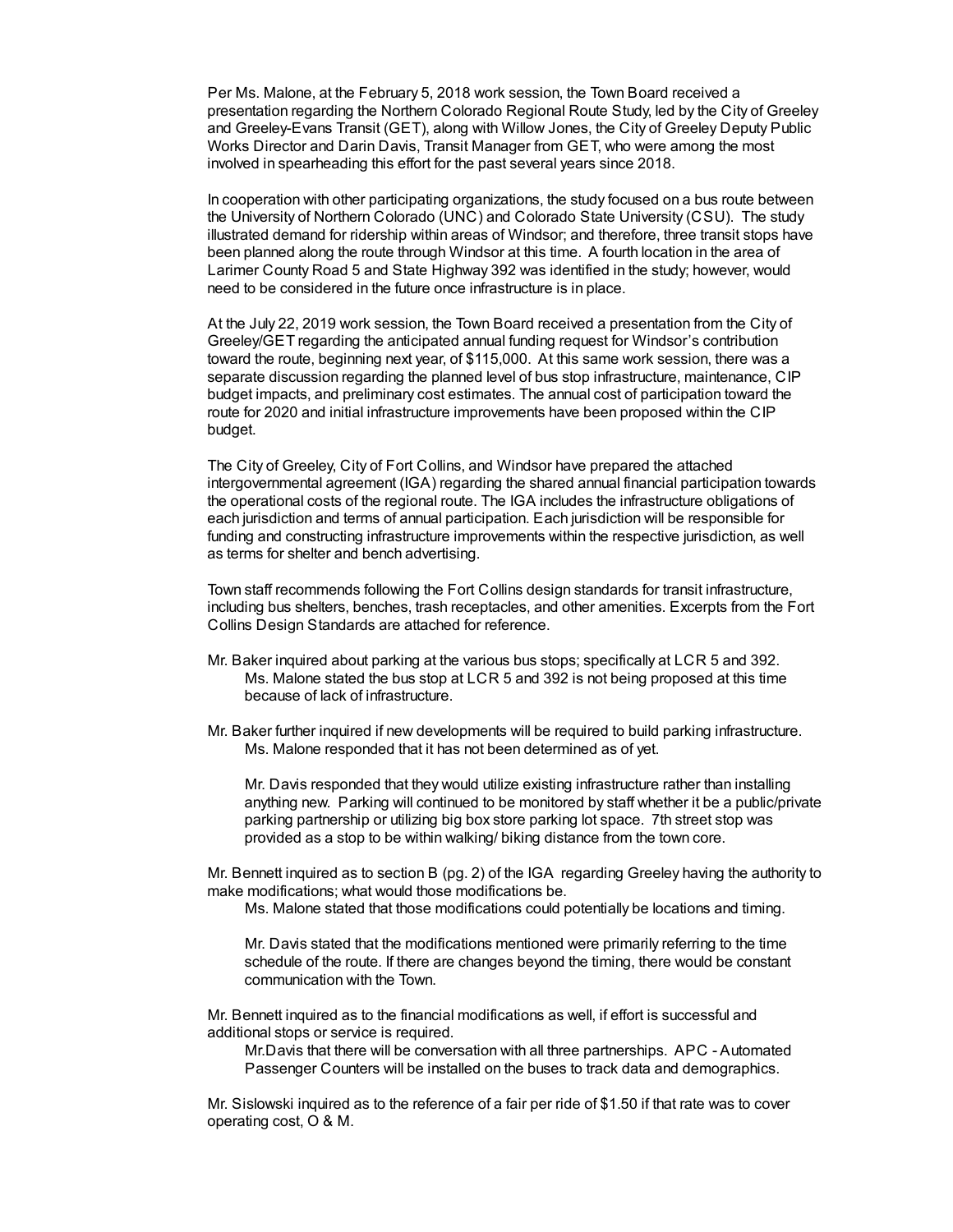Mr. Davis replied regarding fares vs. operating cost and stated that the majority of Windsor's contribution will be operating cost.

Mr. Sislowski further inquired regarding the participation rate in targeting a fare of \$1.50 in terms of ridership.

Mr. Davis stated that bus routes typically take 3 years to fully mature. Performance measure is based off of a goal of 12 riders per hour. Expected budget amount from fares is around \$20k per year, some of which is contribution from CSU, so students can ride for free.

Ms. Melendez commented that this is a project that came out of the MPO. Extended thanks to Greeley for spearheading this effort and also to Fort Collins and CSU for their contribution.

**Mayor Pro Tem Bennett moved to approve Resolution No. 2019-68, Town Board Member Rennemeyer seconded the motion. Roll call on the vote resulted as follows; Yeas - Baker, Bennett, Melendez, Rennemeyer, Sislowski, Wilson; Motion Passed.**

#### 5. Resolution No. 2019-69 - A ResolutionApproving Relocation of Outdoor Archery Range

Per Mr. Lucas, the Town has historically offered archery classes at Eastman Park on the south side adjacent to the Poudre River as permitted by Section 10-4-90 (b) of the Windsor Municipal Code which allows for a "The Town Board may, by resolution containing such conditions as may be appropriate, designate certain areas of the town wherein firearms, BB guns, pellet guns, bow and arrow or crossbows may be discharged for the purpose of hunting or target shooting."

In 2011, after several flooding events that resulted in the cancellation of classes, the Town Board approved a resolution approving the temporary relocation of the range to Diamond Valley Park. This was done in an effort to ensure classes and the general public who frequent the archery range could continue enjoying their sport.

In 2018, staff relocated the archery range to Town owned property formally known as the Kodak Watchable Wildlife Area adjacent to the Kodak Trail head along Hwy 257 in an effort to provide users a more realistic shooting experience and remove the use of archery equipment from a planned expansion of Diamond Valley Park. Staff was unaware of the ordinance and only recently learned of the need to obtain Town Board approval for relocation to its permanent home.

Resolution 2019-69 requests Town Board's approval to decommission the archery range at Eastman Park and officially relocate the range to the Town-owned Kodak Watchable Wildlife Area.

Mr. Sislowski complimented Mr. Lucas on the new site as being a very nice facility and observed its frequent use.

**Town Board Member Rennemeyer moved to approve Resolution No. 2019-69, Town Board Member Wilson seconded the motion. Roll call on the vote resulted as follows; Yeas - Baker, Bennett, Melendez, Rennemeyer, Sislowski, Wilson; Motion Passed.**

6. Ordinance 2019-1596 - An Ordinance Amending Section 13-2-80 Dedication of Water Rights

Per Mr. Thornhill, in order to provide a safe, reliable water supply in perpetuity, the Town of Windsor requires developers to furnish water rights to meet the increased demands of new development.

**Sec. 13-2-80. – Grant of Water Rights** of the Town Municipal Code states:

(a) All premises requesting original water service from the Town shall furnish to the Town,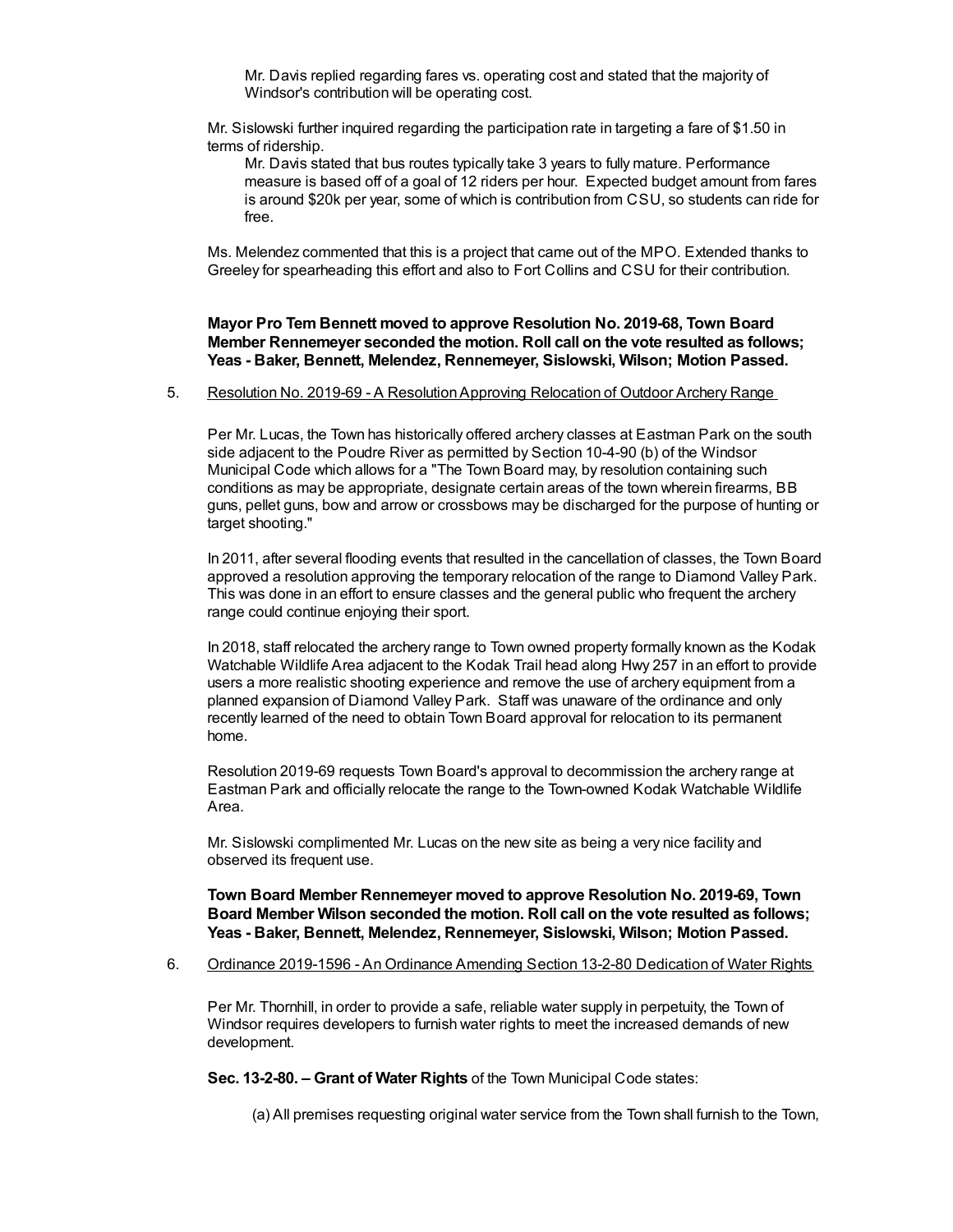without cost to the Town, water rights in the following amounts:

(1) Single-family residential with separate non-potable irrigation system: 0.25 AF per residence, plus a seventeen percent (17%) shrinkage factor, for a total of 0.29 AF;

(2) Multi-family with separate non-potable irrigation system: .15 AF per dwelling unit, plus a seventeen percent (17%) shrinkage factor, for a total of .18 AF; (3) Single-family without separate non-potable irrigation system: .50 AF per residence, plus a seventeen percent (17%) shrinkage factor, for a total of .58 AF; (4) Multi-family without non-potable irrigation system: .15 AF per dwelling unit, plus 3 AF per acre of irrigated landscape, plus a 17% shrinkage factor.

Staff has received several requests recently to evaluate the raw water dedication requirements for single-family and multi-family residential dual use systems (a separate non-potable system provides irrigation water*)* in Windsor. An analysis on water demand was performed for all dualuse systems in Windsor which was presented to the Town Board at the September 9, 2019 work session and to the Water & Sewer Board on September 11, 2019. Based on feedback from each board and the development community, staff recommends the following dedication amounts listed below:

Single-family residential dual use systems: .25 acre-feet (AF) per residence;

Multi-family residential dual use systems: .15 AF per dwelling unit;

Single-family without separate non-potable irrigation system: .50 AF per residence;

Multi-family without non-potable irrigation system: .15 AF per dwelling unit, plus 3 AF per acre of irrigated landscape.

The above water use factors were based on an analysis of water use over the last ten years with a special emphasis on more recent development given due to the increasing efficiencies of water fixtures used today. Also, a cursory comparative analysis of other surrounding communities was conducted and found these proposed water factors in line with other raw water dedication amounts. Each dedication amount also includes the full shrink amounts recommended in the Town's water master plan (treatment, distribution, and contractual assessments) as well as a drought protection factor.

Mr. Baker inquired if this will be looked at again in a few years.

Mr. Thornhill stated it will be evaluated every year.

Mr. Hale stated the Town is participating in NISP; at some point the Town will change its policy from accepting wet water to cash in lieu. In the near future, the calculations will change. We will continue to evolve as the resources change.

Mr. Bennett inquired as to the financing. The rate is going up but the dedication is less. Mr. Hale stated that the price of CBT continues to go up. Soon the Town won't be able to equitably benchmark our cash in lieu to CBT. Will continue to monitor.

Mr. Sislowski inquired as to the yield that is going to be assumed relating to CBT units of the average yield of .7, firm yield of .5 and planning yield between the two. Explain the equation to be used in that calculation.

Mr. Thornhill explained that as we move into future and go to 100% cash in lieu based from NISP water based on a firm yield. Depending on what developments are buying. The average yield is on a strictly 100% firm yield basis. All new developments will be evaluated on a firm yield basis. No longer planning or average. Reducing cash-in-lieu, but the charge to developments could go up.

Mr. Bennett asked for more clarification at which Mr. Mr. Hale further explained that the purchase of water may go up but the dedication will go down.

**Town Board Member Rennemeyer moved to approve Ordinance no. 2019-1596, Mayor Pro Tem Bennett seconded the motion. Roll call on the vote resulted as follows; Yeas -**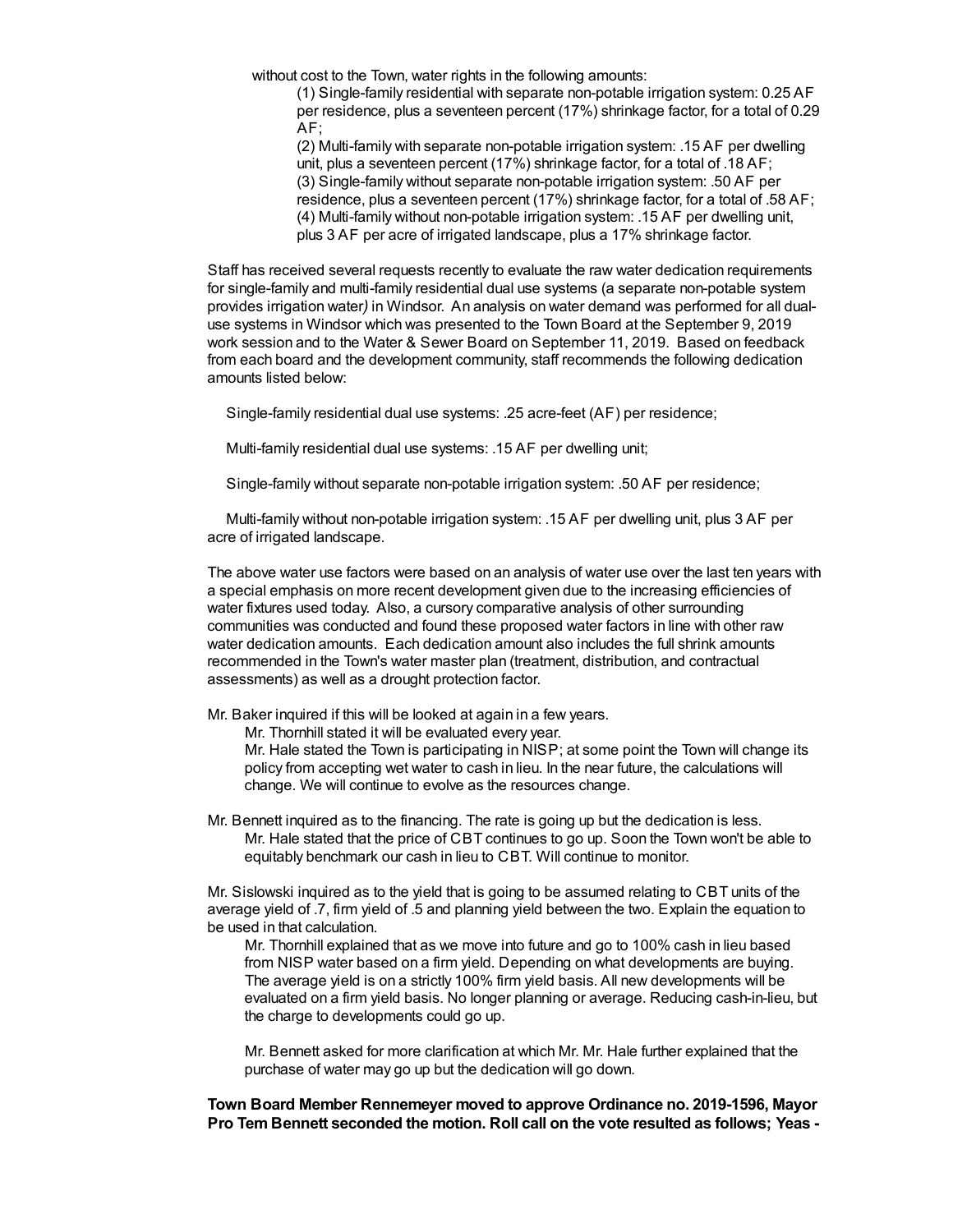#### **Baker, Bennett, Melendez, Rennemeyer, Sislowski, Wilson; Motion Passed.**

7. Resolution No 2019-70 - A Resolution in Support of Windsor Severance Fire Districts Referred Ballot Measure 7A on the November 2019 General Election Ballot in Larimer and Weld Counties

Per Mr. Hale, onAugust 8, 2019, the Windsor-Severance Fire District's Board of Directors adopted a Resolution directing a Tax Increase Ballot Issue be submitted to the Fire District's voters during the coordinated election in Weld and Larimer Counties on November 5, 2019. The tax increase would support personnel and equipment for 2 new fire stations, as well as increase emergency response times.

Chief Kazien with the Windsor-Severance Fire Districts addressed the Board. He reiterated the proclamation stated by the Mayor earlier regarding October being National Community Planning Month, stating this Ballot Issue is an example of fiscally responsible community planning. He further explains the plan.

The Mill rate increase will happen in 3 stage over the course of 6 years: 2020: Asking for the initial .556 mills increase to bring mill levy from 7.14 to and even 7.75 2023: Additional .5 mills 2026: Additional 5 mills

Incremental increase - WSFD is asking only for what we need. Bond comes off the tax roles. Mill rate on a \$300K house is about \$11 in 2020; an additional \$2 in 2023 because of bond, and then another \$11 in 2026. For a total mill rate net increase of about \$25 on a \$300K house.

#### Looking at two new stations:

Station #4, the first station location is identified for New Liberty and Hill Top intersection to service RainDance,Water Valley South, Steeple Chase, Bison Ridge, High Point and on out to Aims Community College out to Hwy 34. Currently, 1800/ 3600 calls per year are to Station 1 alone. Many existing calls are coming from further and further south which increases response times to northern service areas or in-town. Station 1 needs to stay in town and Station 4 to cover south areas. 2016-2018 data indicated that another station situated to service south Windsor would have reduced response times by an estimated 85 hours of emergency response time in a year.

Station #5 location is still to be determined. It may be to the east of Windsor around Hwy 392 and CR 23 near Severance including service to the industrial park area. Or it could be located to the north of Windsor around Hwy 257 and CR 78 area depending on growth data to be collected.

Mr. Baker inquired as to how the question is answered when residents say that growth should pay for itself. Residents say new development should pay for new fire stations.

Mr. Kazien explained that with the \$450 Million worth of new residential growth this fiscal year. If that amount of growth is multiplied by the 7.15 of Gallagher, that amounts to \$23 million of actual realized assessed value. If multiplied by the Mill Rate, that equates to around \$180K of new money for the fire district. However, new firefighters starting salary is modest at about \$53K. Additional training adds to the cost up to around \$90-100K per firefighter. So new growth in residential will only pay for two additional firefighters. It's all about Gallagher which has both good and bad implications.

Mr. Sislowski asked for further clarification regarding the dates the mills go in to effect. Taxpayers vote in 2019, but the mills take effect in 2020, 2023, and 2026. \$3.1 Million is subject to Gallagher adjustments.

Chief Kazien further explains that the calculations were based on an estimated 5% growth of our assessed value which is what it has been historically over the past several years. Calculations based on that growth, etc. would yield a \$3.1 million increase. The plan is to hire 24 firefighters which equates to \$2.4 million. Most of the infrastructure will be paid from cash reserves. The .5 mill incremental increase is to fund personnel. The WSFD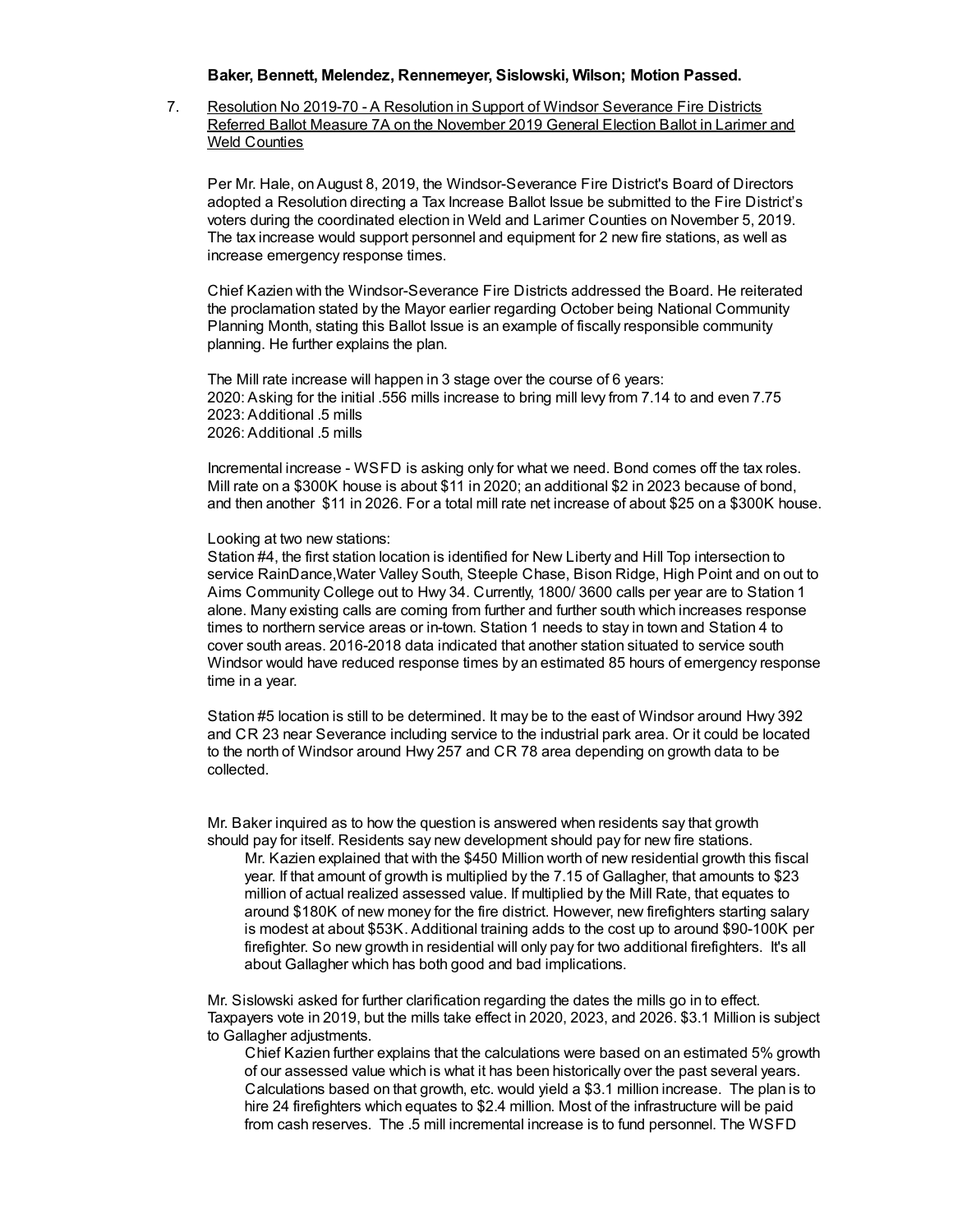has not asked taxpayers for a tax increase in10 years.

Mr. Sislowski agrees that this a fiscally prudent approach. Significant cash participation from the fire district will fund infrastructure. Look at the WSFD website for further information.

Mr. Rennemeyer asked whether paramedics will be on-site at every station.

Chief Kazien commented that the WSFD works in cooperation with UCHealth for their paramedic services at Station 1 & 2. At Station 3, they work with Thompson Valley EMS. At the new location, it is intended to have an ambulance at that location and is contracted there to be with UCHealth.

Mr. Wilson comments regarding potential locations. Supports and encourages others to vote yes on this ballot item.

Chief Kazien emphasizes the significantly reduced emergency response times will be a major benefit to having additional fire stations.

Mr. Baker asks about reports on EMS response times. Operations Chief Blackwell confirms that the WSFD regularly monitors response times and receives frequent reports from both UCHealth and TV EMS.

Mayor Melendez supports this Ballot Issue as well.

**Town Board Member Rennemeyer moved to approve Resolution No. 2019-70, Town Board Member Baker seconded the motion. Roll call on the vote resulted as follows; Yeas - Baker, Bennett, Melendez, Rennemeyer, Sislowski, Wilson; Motion Passed.**

8. Finance Report August 2019

Mr. Moyer provided an overview of the finance report that was included in packet material.

Mr. Baker asks whether the GO code for Brands East is the Gross or Net that we collected after the rebate.

Mr. Hale confirms that it is gross amount and doesn't reflect checks back.

Mr. Moyer also confirms that and will include the net in an upcoming Weekly Update.

Mr. Bennett further inquires about the GO code and whether the red line represents revenue for all of 2018 or just up throughAugust.

Mr. Moyer confirms that it represents up through August 2018.

Mr. Rennemeyer questions the mobile food vendors sales tax revenue.

Mr. Moyer explains that the code for sales tax was just established on mobile vendors earlier this year. They are also quarterly remitters. Their numbers will be reflected on a subsequent report.

Mr. Sislowski questioned that the reported top 11 sources of revenue had no mention of the Oil and Gas industry.

Mr. Moyer explained that the Severance tax is less than a million dollars and therefore is not in the top 11 sources of revenue. Royalties from O & G are far less than recreational revenue.

Mr. Hale confirms that the Royalties revenue amount is included in the property tax number.

## D. COMMUNICATIONS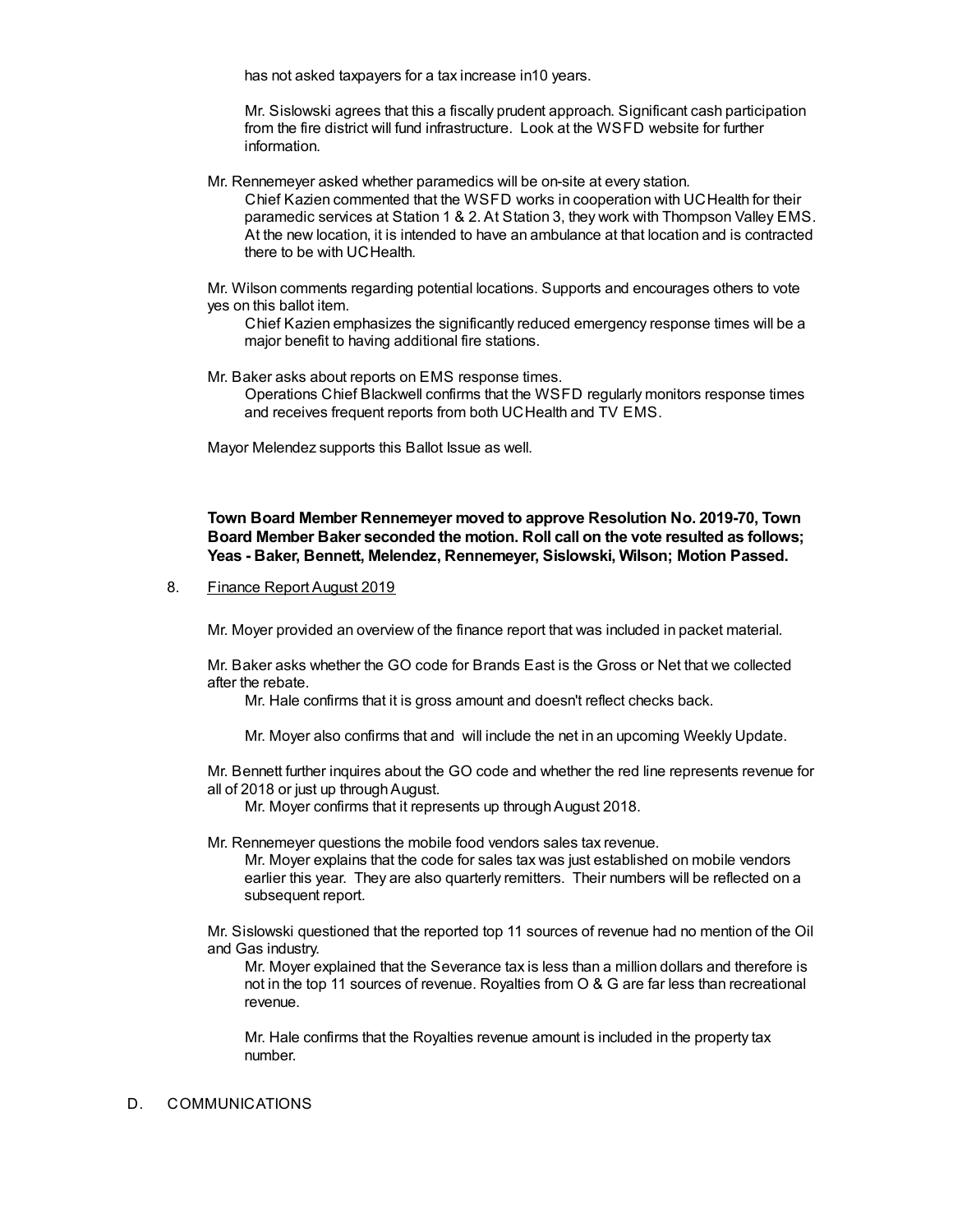1. Communications from TownAttorney

Mr. McCargar reminded the Board of the two executive sessions scheduled this evening.

2. Communications from Town Staff

No Communications

3. Communications from Town Manager

Mr. Hale reminded the Board of the ICMA conference he will be attending and Mr. Moyer will be acting Town Manager in the interim.

- 4. Communications from Town Board
	- Mr. Rennemeyer inquired as to when New LIberty and 13th roundabout will be open. Mr. Thornhill stated the roundabout is supposed to open this week or at the latest next week. There has been some curb and gutter issues.

Ms. Melendez gave a reminder of her Coffee with the Mayor event.

Mr. Sislowski gave a reminder regarding the executive session that it was concluded after discussing the topic with Mr. McCargar that he may have a potential conflict and therefore will not be participating in the session beyond the initial vote to enter the executive session.

### E. EXECUTIVE SESSION

- 1. An Executive Session Pursuant to Colorado Revised Statutes § 24-6-402 (4)(e)(I) for the purpose of determining positions relative to matters that may be subject to negotiations; developing strategy for negotiations; and instructing negotiators with respect to Raw Water Dedications (Ian D. McCargar, TownAttorney)
- 2. An Executive Session Pursuant to Colorado Revised Statutes § 24-6-402 (4) (b) to Confer with the TownAttorney for the Purposes of Receiving Legal Advice on Specific Legal Questions Concerning Raw Water Dedications (Ian D. McCargar, TownAttorney)

**Town Board Member Rennemeyer moved to go into executive session pursuant to Colorado Revised Statutes § 24-6-402 (4)(e)(I) for the purpose of determining positions relative to matters that may be subject to negotiations; developing strategy for negotiations; and instructing negotiators with respect to Raw Water Dedications and pursuant to Colorado Revised Statutes § 24-6-402 (4) (b) to confer with the Town Attorney for the purposes of receiving legal advice on specific legal questions concerning raw water Dedications, Mayor Pro Tem Bennett seconded the motion. Roll call on the vote resulted as follows; Yeas - Baker, Bennett, Melendez, Rennemeyer, Sislowski, Wilson; Motion Passed.**

Mr. Sislowski voted in favor of going into the executive session but will be recusing himself from the executive session due to his involvement with the entity that may be part of the discussion.

Upon a motion duly made, the Town Board returned to the Regular Meeting at 9:42 p.m.

The Executive Session was closed and the Town Board returned to the Regular Meeting.

Upon returning to the Regular Meeting, Mayor Melendez advised that if any participants in the Executive Session believed the session contained any substantial discussion of any matters not included in the motion to convene the Executive Session, or believed any improper action occurred during the Session in violation of the Open Meetings Law; such concerns should now be stated. Hearing none, the Regular Meeting resumed at 9:42 p.m.